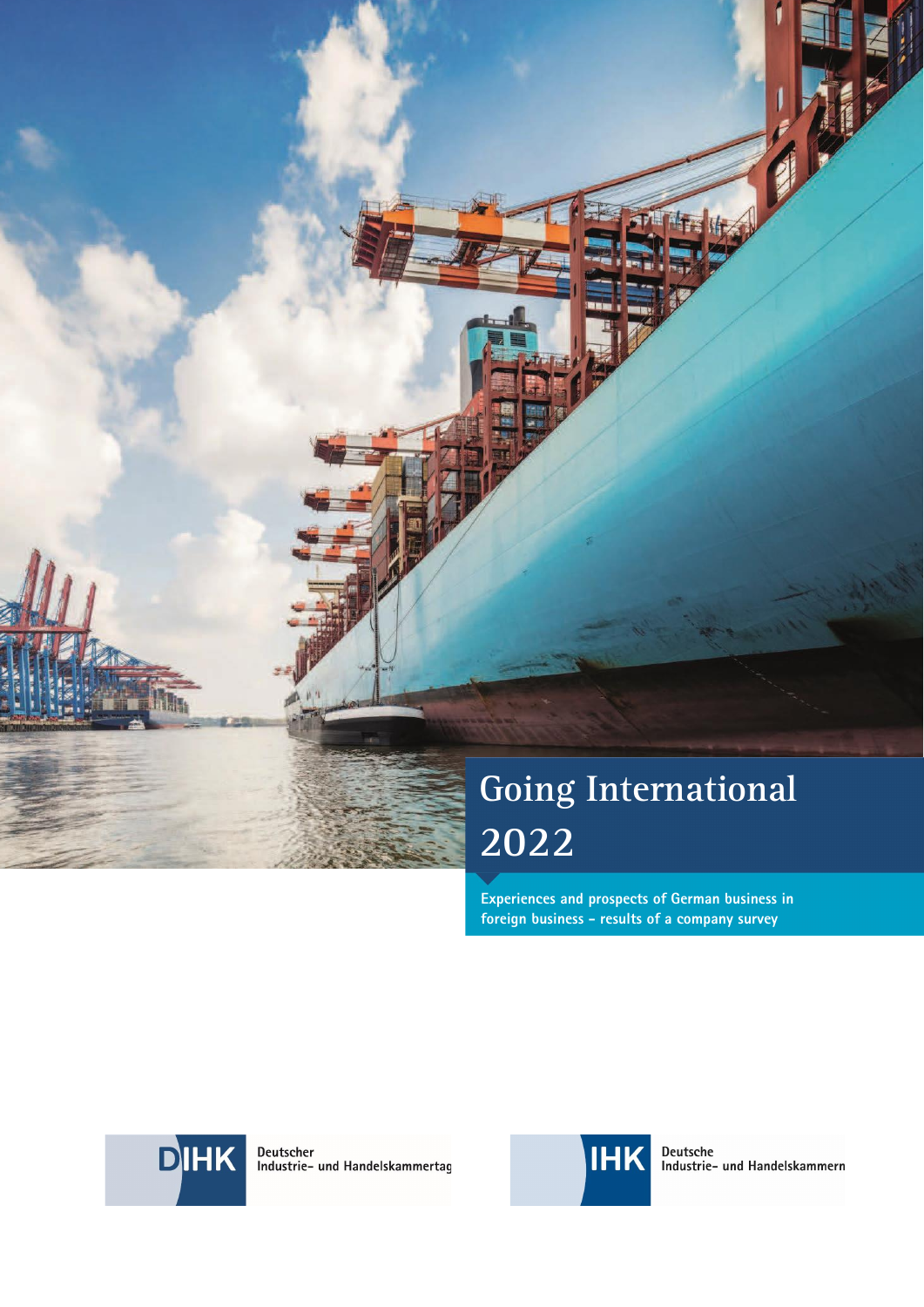# **The main results**

- 1. The global business outlook of internationally active German companies is negative overall. 21 percent expect foreign business to deteriorate, only 18 percent expect an improvement in 2022.[1](#page-1-0)
- <span id="page-1-1"></span>2. Expectations for international business in Europe and North America are predominantly positive. In China, however, the business outlook is poor.
- 3. Even two years after the start of the coronavirus pandemic, the impact on companies is enormous: in particular, problems in the supply chain and logistics, lack of goods and services, and travel restrictions are affecting global business.
- 4. Regardless of the coronavirus pandemic, 54 percent of companies report new trade barriers in their international business - reaching a new high.

### **Business prospects in the world regions**

An increase in trade barriers and ongoing effects of the coronavirus pandemic disrupting production processes and supply chains are making it more difficult for internationally active German companies to do business globally this year. Compared to the previous survey, the business outlook brightens a little because slightly fewer companies assess the business outlook negatively (21 percent after 27 percent previously). Only 18 percent expect better business in 2022. Although the balance of positive and negative assessments improves to minus three points after minus ten points previously, companies are still predominantly pessimistic about their global business outlook for the third year in a row. Only in a few regions of the world - for example in parts of Europe, North America and Asia (excluding China) - do companies expect their business to expand.



#### Global Business Perspectives (Worldwide)

(Balance of "better" minus "worse" reports)

<span id="page-1-0"></span> $^{\rm 1}$  $^{\rm 1}$  $^{\rm 1}$  The survey took place in the first half of February. The companies' perspectives therefore do not include the impact of the Russian attack on Ukraine.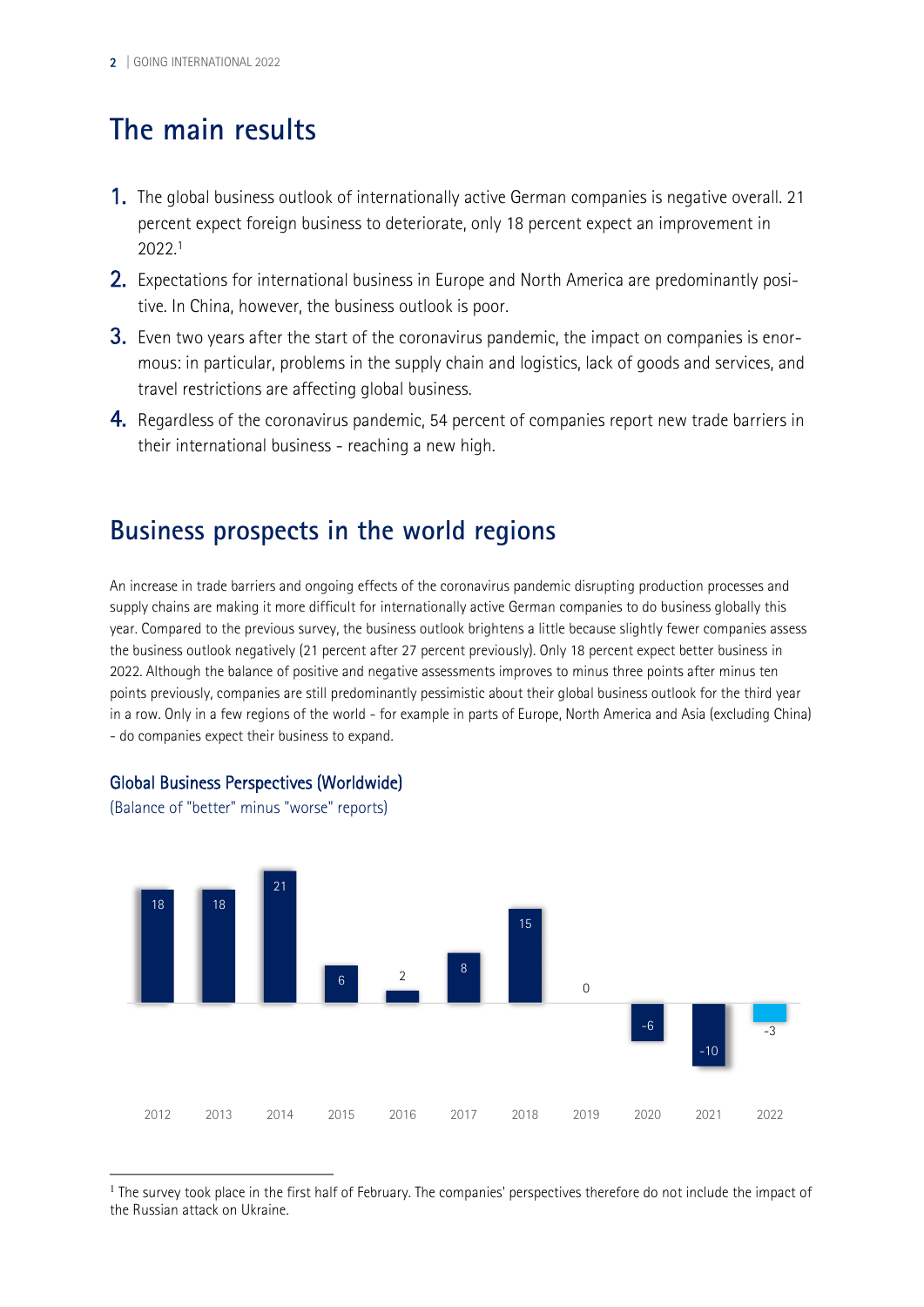

#### Global Business Perspectives (Worldwide)

(Figures in percent)

#### Growth drivers Europe and North America

In parts of Europe and in North America, companies expect good business this year: The assessment of the current situation as well as the outlook for the coming months is predominantly positive. Compared to the previous survey, the mood with regard to business in these regions has also improved significantly. In the Eurozone, 53 percent of the companies assess their current business as good and nine percent as bad (the resulting balance of good minus bad assessments improves from twelve to 44 points). In addition, 28 percent expect better and nine percent worse business in 2022 (balance of better minus worse assessments rises from six to 19 points). For the other EU countries as well as for Switzerland and Norway, the companies also predominantly indicate a good business situation and outlook: 44 percent currently have good business, eleven percent bad (balance of 33 after previously six points). Every fifth company expects an improvement in its business, eight percent a deterioration (balance of 13 after previously four points).

With regard to their business in the USA, 45 percent of the companies describe their situation as good and 17 percent as poor (balance of 28 points after minus three points previously). For the coming months, 31 percent of the companies in Germany's most important export market expect business to improve and ten percent to deteriorate (balance of eleven points after 21 previously). This makes the USA the front-runner in the business expectations of German companies.

#### Light in Asia-Pacific and shadow in China

In the Asia-Pacific region (excluding China), both the current business situation of German companies and the outlook for the coming months are improving compared to the previous survey: 27 percent report a good business situation and 23 percent a poor one (balance of four points after minus four points previously). For business in the coming year, one in five companies sees an improvement and 14 percent a deterioration (balance of six points after one point previously). In China, on the other hand, companies expect a further deterioration of their business in the near future, based on an already poor business situation (balance of minus three points), and are thus significantly more pessimistic than in the previous year. 28 percent of the companies doing business with China describe their current business situation as good, 31 percent as bad (balance of minus three points after 13 points previously). One-fifth of the companies expect their business to improve, while every fourth company expects it to worsen (balance of minus four after 15 points previously).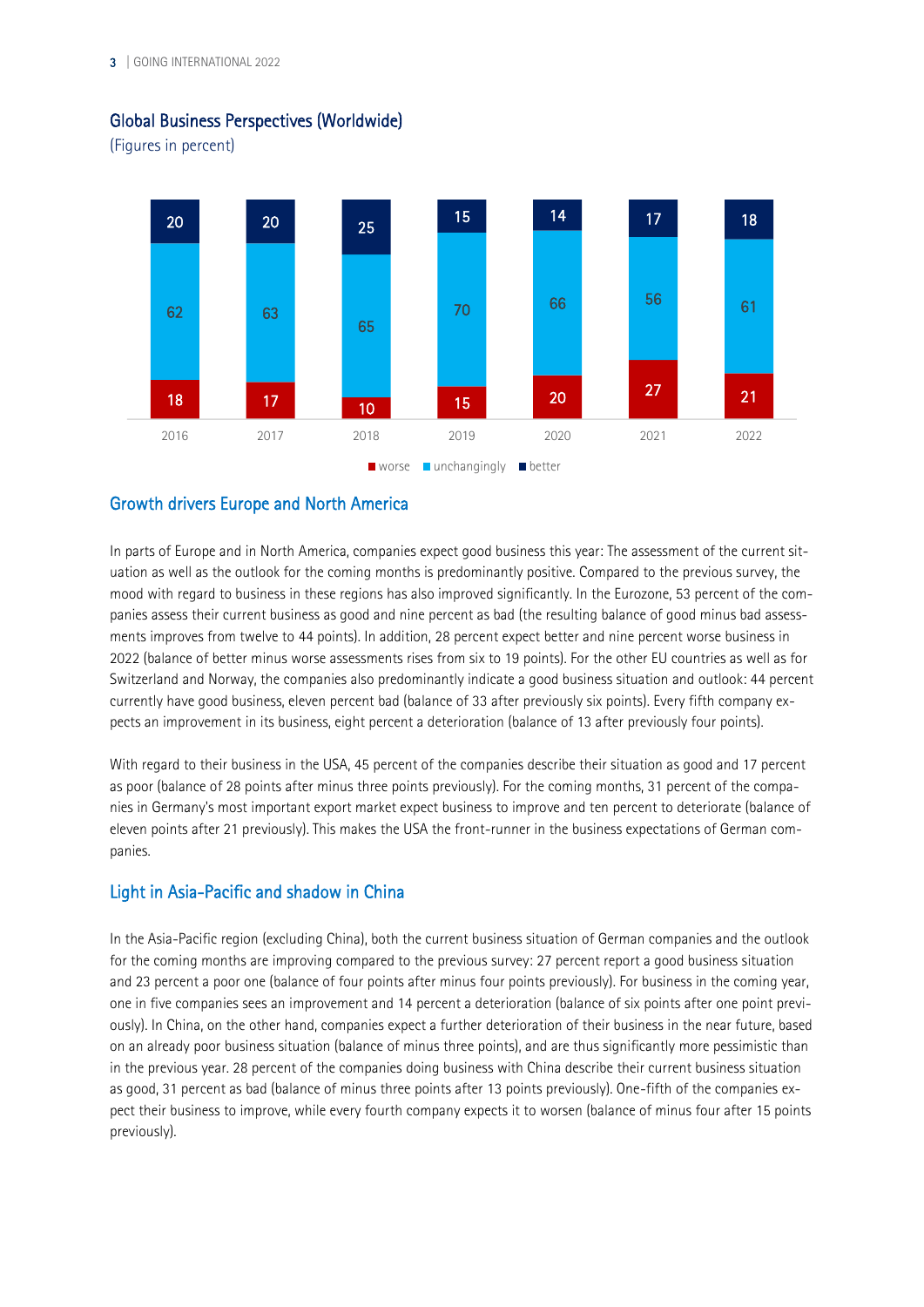

#### Business outlook in the world regions (balance in points)

**Balance of "better" minus "worse" reports**

#### Brexit burdens business activities with the United Kingdom

Business with the United Kingdom (UK) is mostly not satisfactory for companies. Both current business and business prospects considering the coming months are assessed pessimistically. Here, companies are facing challenges related to the UK's exit from the EU single market.

#### Bleak business prospects for Russia and Turkey

Companies with business relations to Turkey and Russia assess their situation and prospects regarding their local business predominantly negatively. Although the business situation has improved slightly compared to the previous survey, its balance remains clearly negative: 14 percent of the companies report good business with Turkey, every second company rates it as poor (balance of minus 37 after previously minus 44 points). The devaluation of the lira and the resulting high inflation rates in Turkey reduce domestic purchasing power and demand for foreign goods. For Russia, 15 percent report good business and every second company bad business (balance of minus 34 after minus 38 points before). The business outlook - especially for business in Russia - has deteriorated significantly even before the Russian invasion of Ukraine. Only nine percent expect an improvement, 49 percent expect a deterioration (balance of minus 40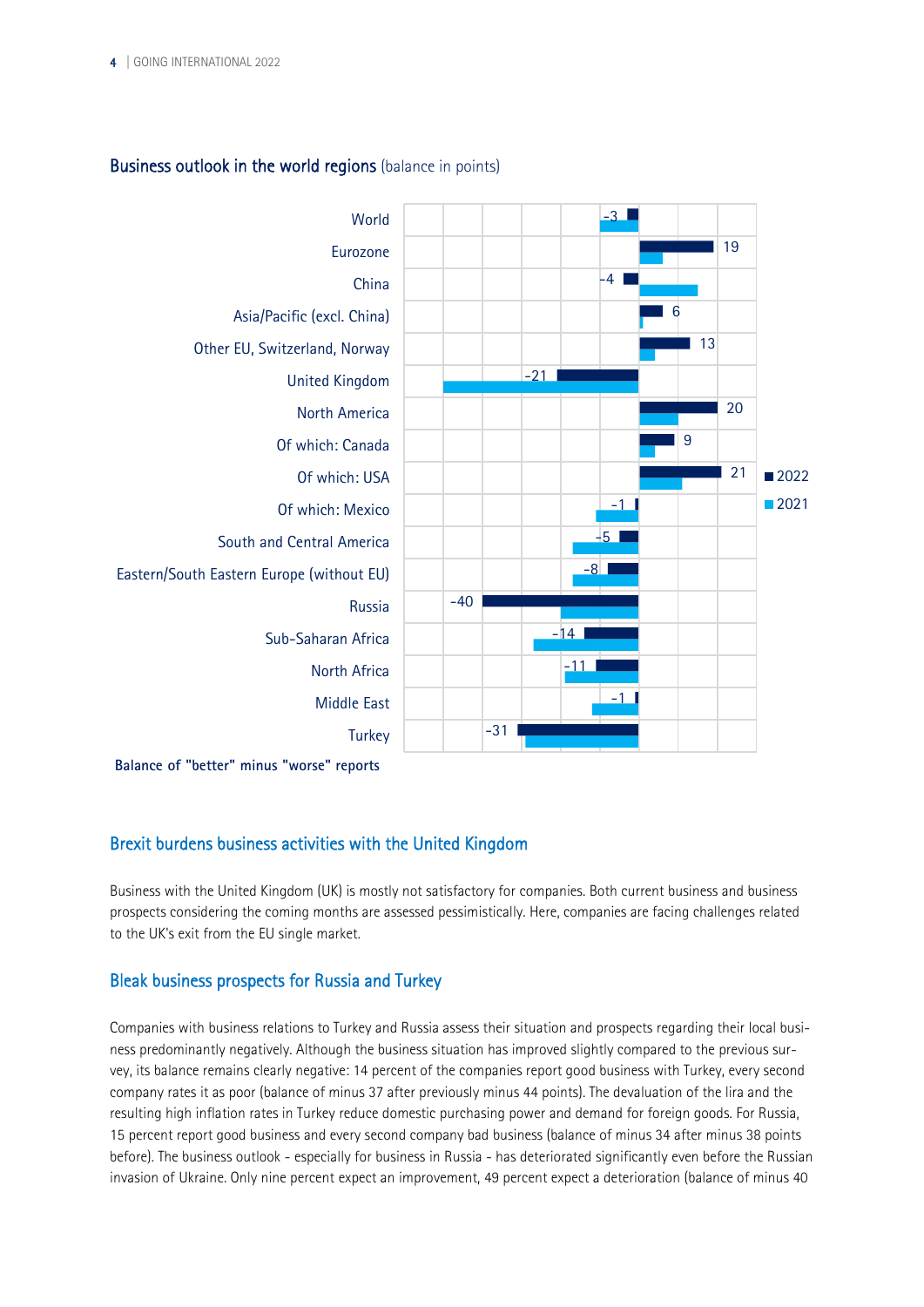after minus 20 points previously) - nowhere the business outlook is currently assessed more negatively. One factor for this is the current geopolitical risks in Russiawhich go along with already existing trade barriers.

#### Challenges predominate in Central and South America, Sub-Saharan Africa and the MENA region

The outlook of German companies regarding their business with countries in South and Central America, North Africa, Sub-Saharan Africa and the Middle East remains predominantly negative, although it has improved compared to the previous survey. Only 17 percent of the companies say they are currently doing good business in South and Central America, while 37 percent say they are doing bad business (balance of minus 20 points after minus 40 points previously). Business in sub-Saharan Africa, North Africa and the Middle East shows a similar picture. Business expectations for the coming months are assessed somewhat less pessimistically than the current business situation. The balance of better minus worse reports is also negative. However, the companies with worse expectations are not quite as predominant.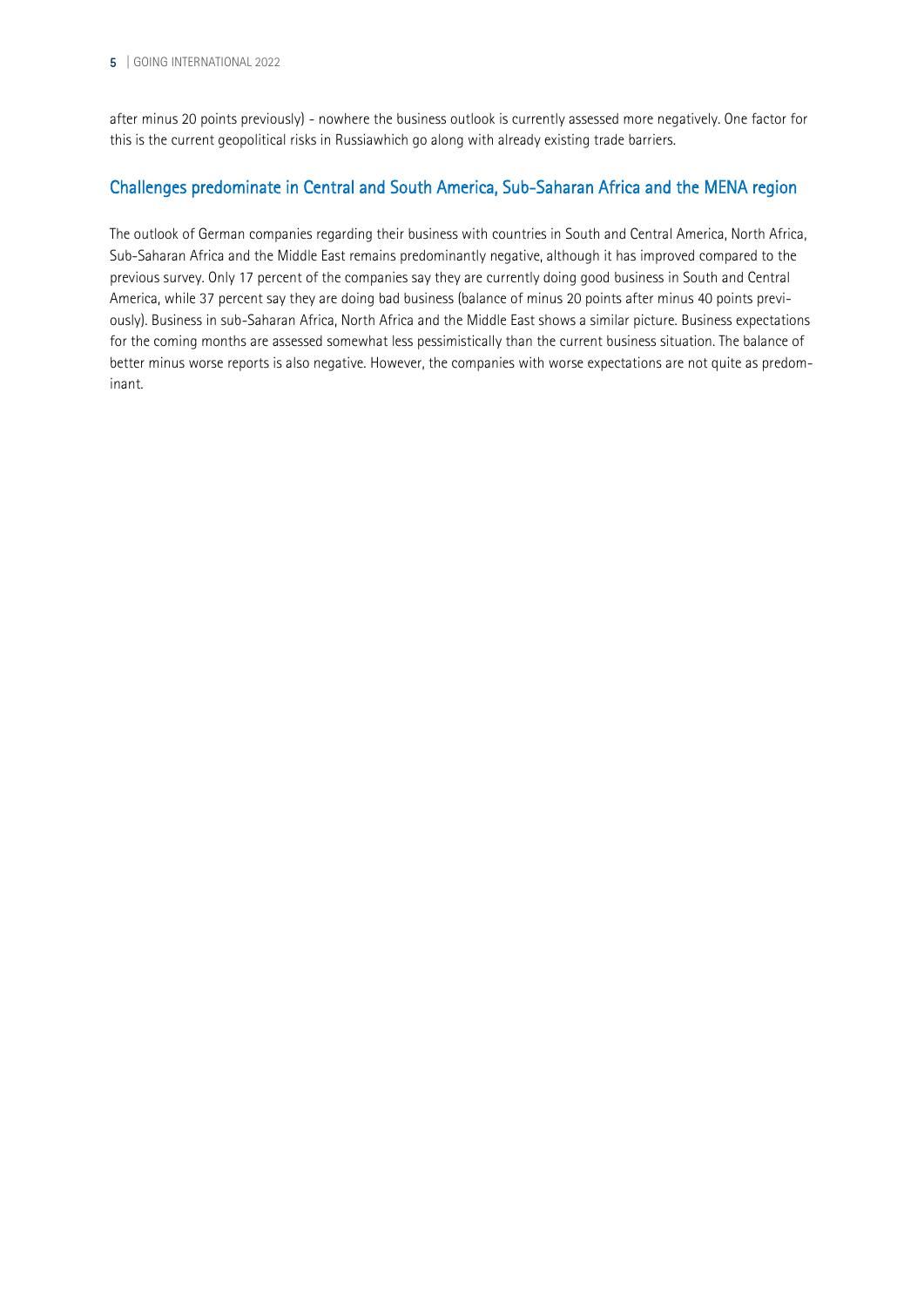# **Impact of the coronavirus pandemic on the international business**

Two years after the start of the Covid-19 pandemic, containment measures continue to have a negative impact on the foreign business of German companies. Problems in the supply chain and logistics are most noticeable: four out of five companies are affected - almost twice as many as in the beginning of 2021. Associated with this, almost two thirds of companies report missing goods or services, compared to only one third last year. 18 percent have their own production stoppages (2021: 21 percent). Companies that are affected by problems in the supply chain and their logistics report missing goods and services as well as production downtimes more frequently than on average. The latter are also often the result of staff shortages due to illness or quarantine, for example, which every second company reports. In almost three quarters (73 percent) of the companies with staff shortages, there are also production stoppages. Thus, companies now have to deal in particular with supply-side bottlenecks and associated interruptions in their operations.

Demand, however, has recovered somewhat: lower demand for products and services is only mentioned as an effect by every fourth company - a significantly lower value compared to the previous survey (2021: 44 percent). Canceled orders are still reported by 17 percent of the companies (2021: 30 percent). Around one in ten companies report liquidity bottlenecks or a lack of financing - also slightly less than in the previous year (2021: 15 percent).

#### Which effects of the Covid-19 pandemic are currently weighing particularly heavily on your company?

in percent, multiple answers possible, \*asked for the first time in 2022



Travel restrictions are a barrier for 58 percent of companies. Although the proportion has fallen compared to the previous survey (2021: 77 percent), the restrictions have a significant impact on companies' business relationships: the lack of personal contact means that business deals cannot be concluded and maintenance and assembly work cannot be carried out. It also makes it more difficult to launch new products in foreign sales markets. A quarter of the companies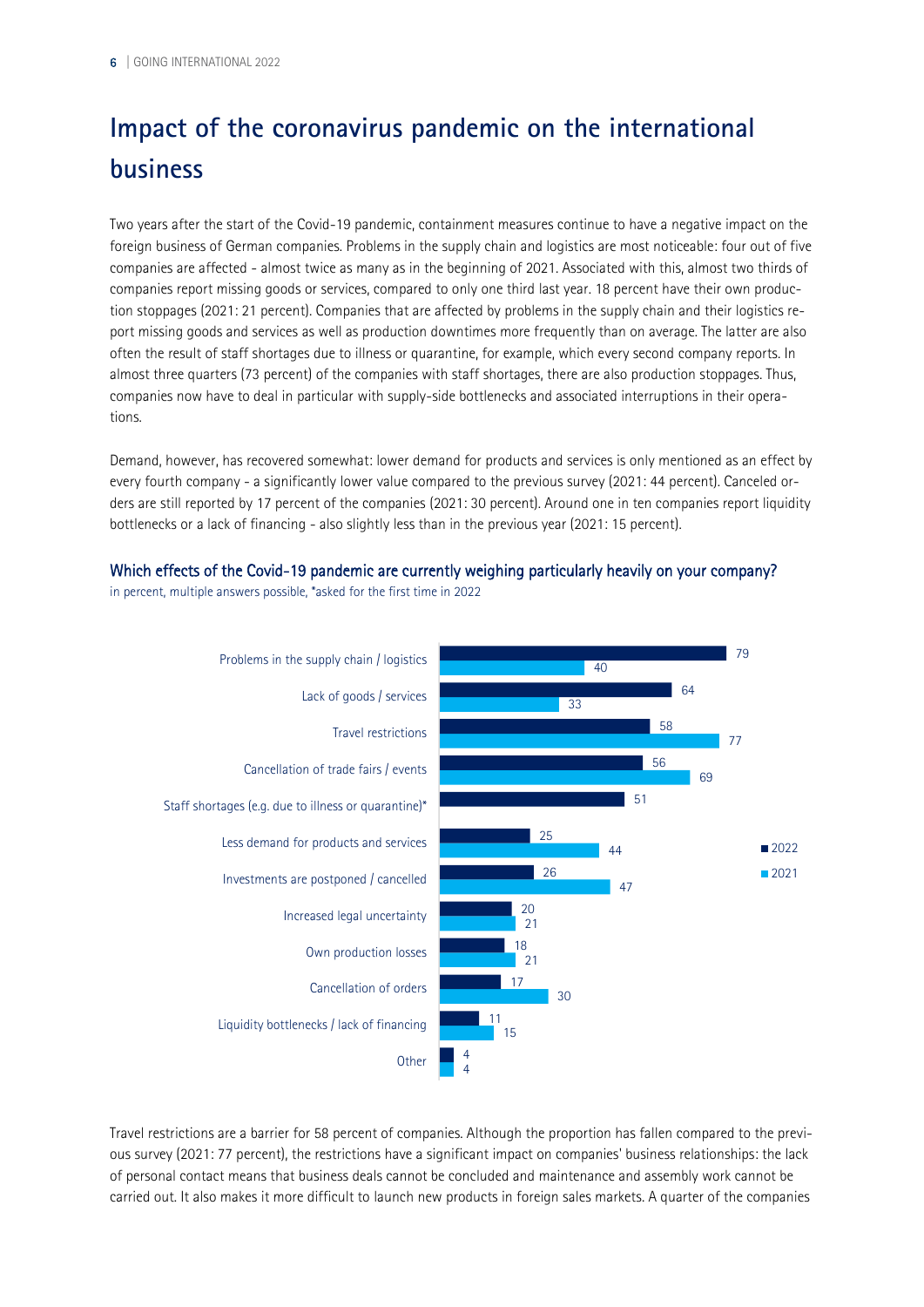#### 7 | GOING INTERNATIONAL 2022

report postponed or cancelled investments (2021: 47 percent). Companies affected by travel restrictions report postponed or cancelled investments more frequently than on average.

Measures to contain the Covid-19 pandemic continue to limit the number of trade fairs and events that can take place - a significant impact for 56 percent, as an important opportunity to present their own products and to initiate business with potential customers cannot take place. Increased legal uncertainty - for example, due to changing regulations to contain the pandemic - continues to be a burden on daily business for one fifth of the companies.

In the survey, the companies had the opportunity to explain the impact of the Covid-19 pandemic on their business in more detail. Longer delivery times and price increases of products, increased sea and air freight costs as well as costs due to internal hygiene measures were frequently mentioned.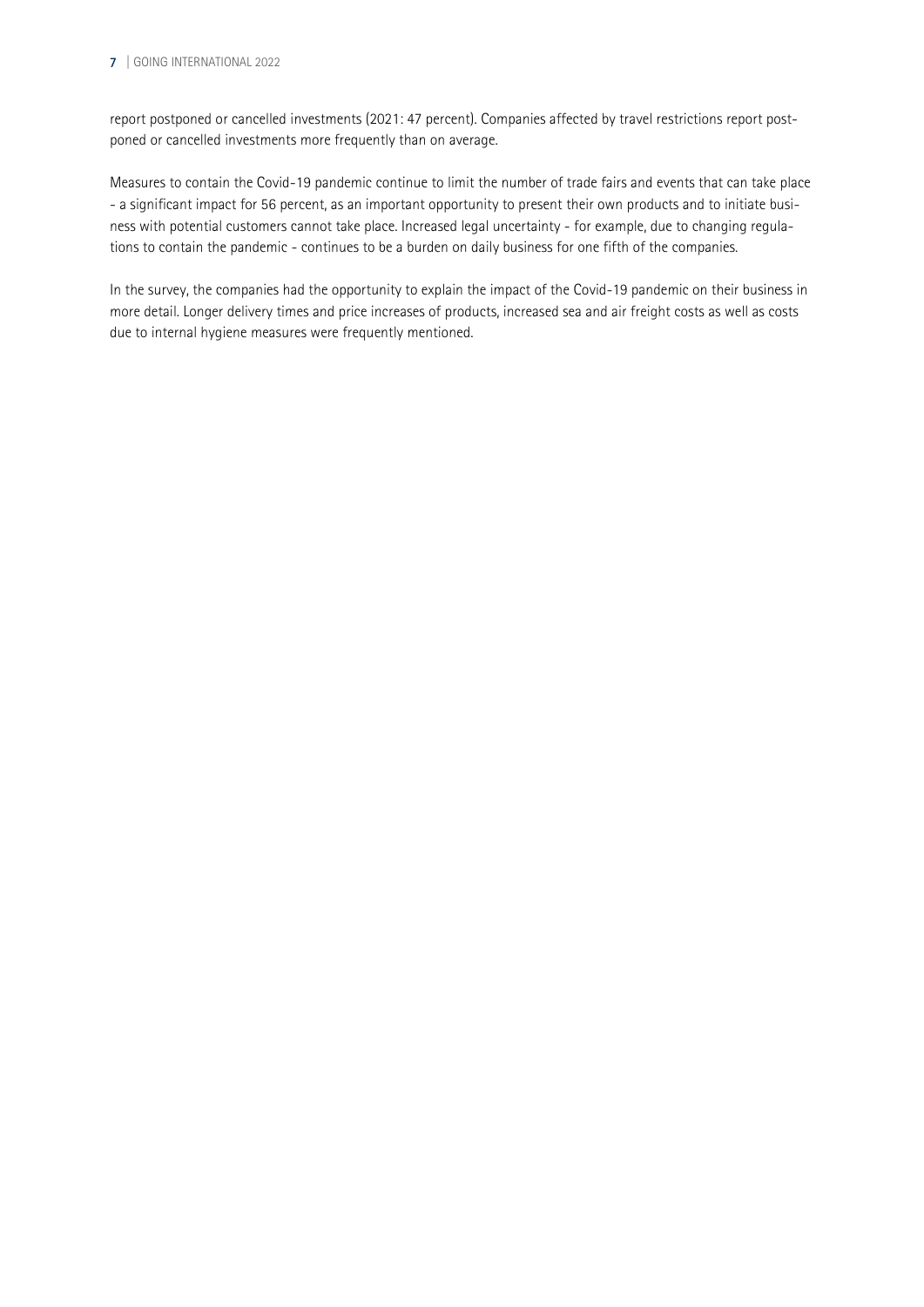# **Global trade barriers**

Regardless of the effects of the Covid-19 pandemic, 54 percent of companies feel an increase in trade barriers in their international business. This is a new high since the survey began. In addition to the restrictions caused by the Covid-19 pandemic, companies continue to face numerous trade policy hurdles.





Every second company is affected by local certification requirements in its international business. Just as many companies are confronted with increased safety requirements. Additional testing of products or internationally unusual safety regulations cost businesses time and money and create more bureaucracy. As in previous years, these requirements are the main trade barriers.

One third of companies have registered an increase in customs duties in the past year, again similar to the number in 2020. Similarly, one in three companies report non-transparent legislation in their target markets. When local legal regulations change quickly, this can be a challenge for companies to adapt quickly. A quarter of companies cite sanctions as an additional trade barrier - slightly fewer than in the previous survey.

For 15 percent of the companies, restrictions on the Freedom to Provide Services in the European Union are a hurdle in their international business - compared to the previous survey, the mention of this obstacle drops most significantly. This seems to reflect the fact that travel restrictions within the EU due to the Covid-19 pandemic have eased in recent months, making it somewhat easier for service companies to conduct their business activities again.

17 percent of internationally active companies see an increase in localisation requirements - they are forced to create more value domestically, and locally produced goods are favoured. Ten percent of the companies have more difficult access to public contracts than local companies and - almost unchanged from the previous survey - seven percent notice an increase in trade barriers in the regulations on technology transfer. For example, the USA and other countries are currently planning to expand localisation obligations as part of infrastructure packages, especially in the automotive sector.

The companies had the opportunity to explain other trade barriers in more detail. Restrictions related to the Covid-19 pandemic are frequently mentioned, such as increased transport and freight costs as well as delays in delivery times and travel restrictions. In addition, bureaucracy is often mentioned as a hurdle in international business.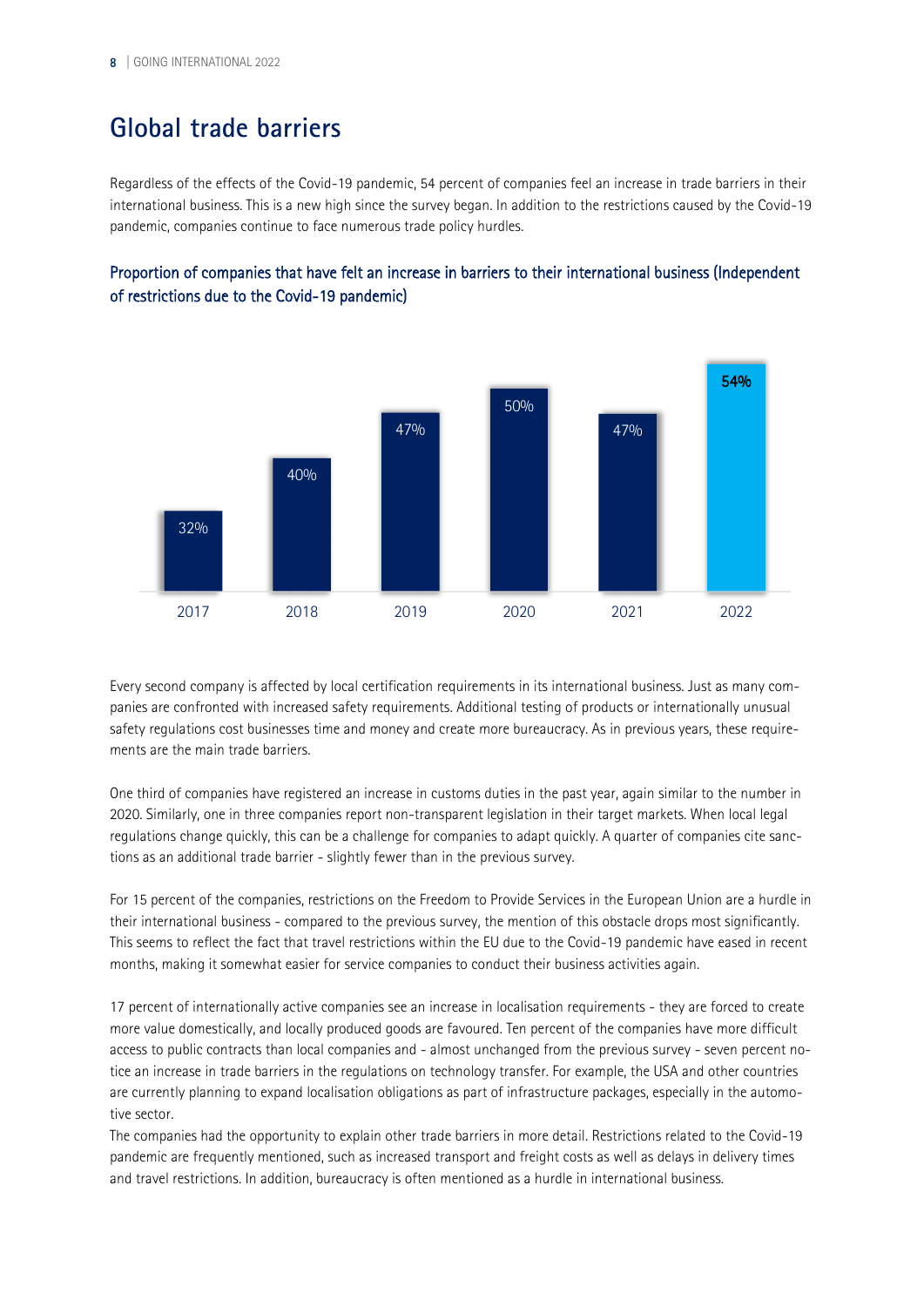#### Increase in trade barriers in international business

in percent, multiple answers possible

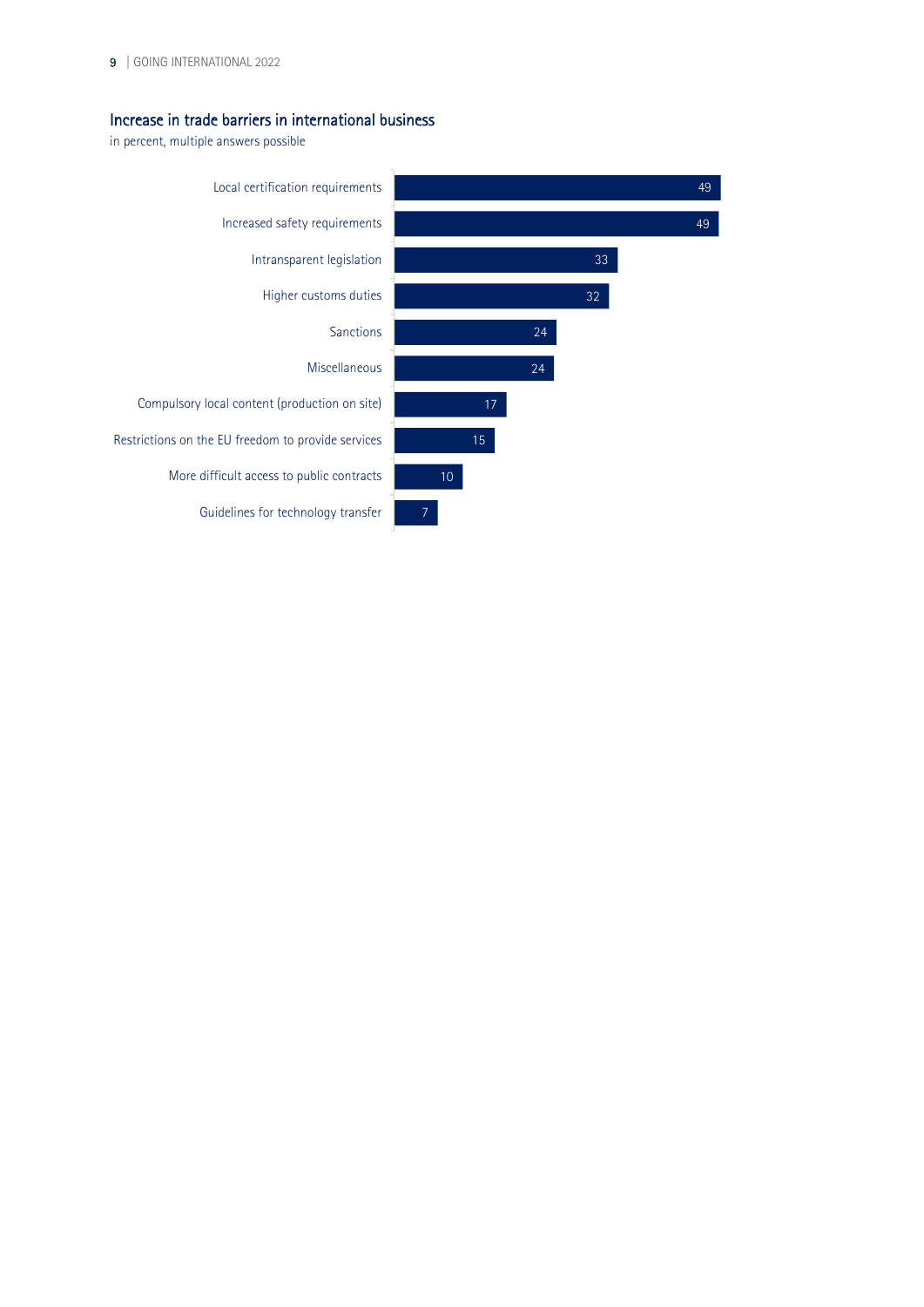# **Trade barriers in the regions**

Companies feel the increase in trade barriers most strongly in their business with the United Kingdom. After 39 percent in the previous year, now 45 percent of companies report an increase in trade barriers - more than in any other region. With the UK's exit from the EU single market, German companies must prepare for numerous changes in their British foreign business - even one year after the EU-UK Trade and Cooperation Agreement came into force.

#### Increase in trade barriers in international business by region

in percent, multiple answers possible



In China, too, the share of companies that perceive more trade barriers increases slightly compared to the previous survey (35 percent after 33 percent previously). Technology transfer requirements and local content regulations are cited more frequently than on average as a barrier to doing business in China. Companies in the Asia-Pacific region experience fewer additional trade barriers (15 percent). In business with Russia, as in the previous survey, 29 percent of companies are affected by new trade barriers. Sanctions in particular are frequently mentioned here. Problems with the recognition of certificates of origin can also play a role here. The DIHK provides information on the current prospects for German-Russian economic relations in a special evaluation of the Going International survey on Russia<sup>[2](#page-9-0)</sup>.

<span id="page-9-1"></span>In other countries and regions of the world, fewer additional trade barriers were perceived than in the previous year. After 37 percent previously, now 33 percent of companies cite an increase in trade barriers in the Eurozone. 16 percent of the companies perceive an increase in barriers in the rest of the EU and Switzerland as well as Norway, ten percent

<span id="page-9-0"></span>[<sup>2</sup>](#page-9-1) see[: https://www.dihk.de/de/aktuelles-und-presse/krise-russland-ukraine-wirtschaftssanktionen/deutsch-russische-wirtschaftsbeziehungen](https://www.dihk.de/de/aktuelles-und-presse/krise-russland-ukraine-wirtschaftssanktionen/deutsch-russische-wirtschaftsbeziehungen-schon-vor-invasion-auf-talfahrt--67070)[schon-vor-invasion-auf-talfahrt--67070](https://www.dihk.de/de/aktuelles-und-presse/krise-russland-ukraine-wirtschaftssanktionen/deutsch-russische-wirtschaftsbeziehungen-schon-vor-invasion-auf-talfahrt--67070)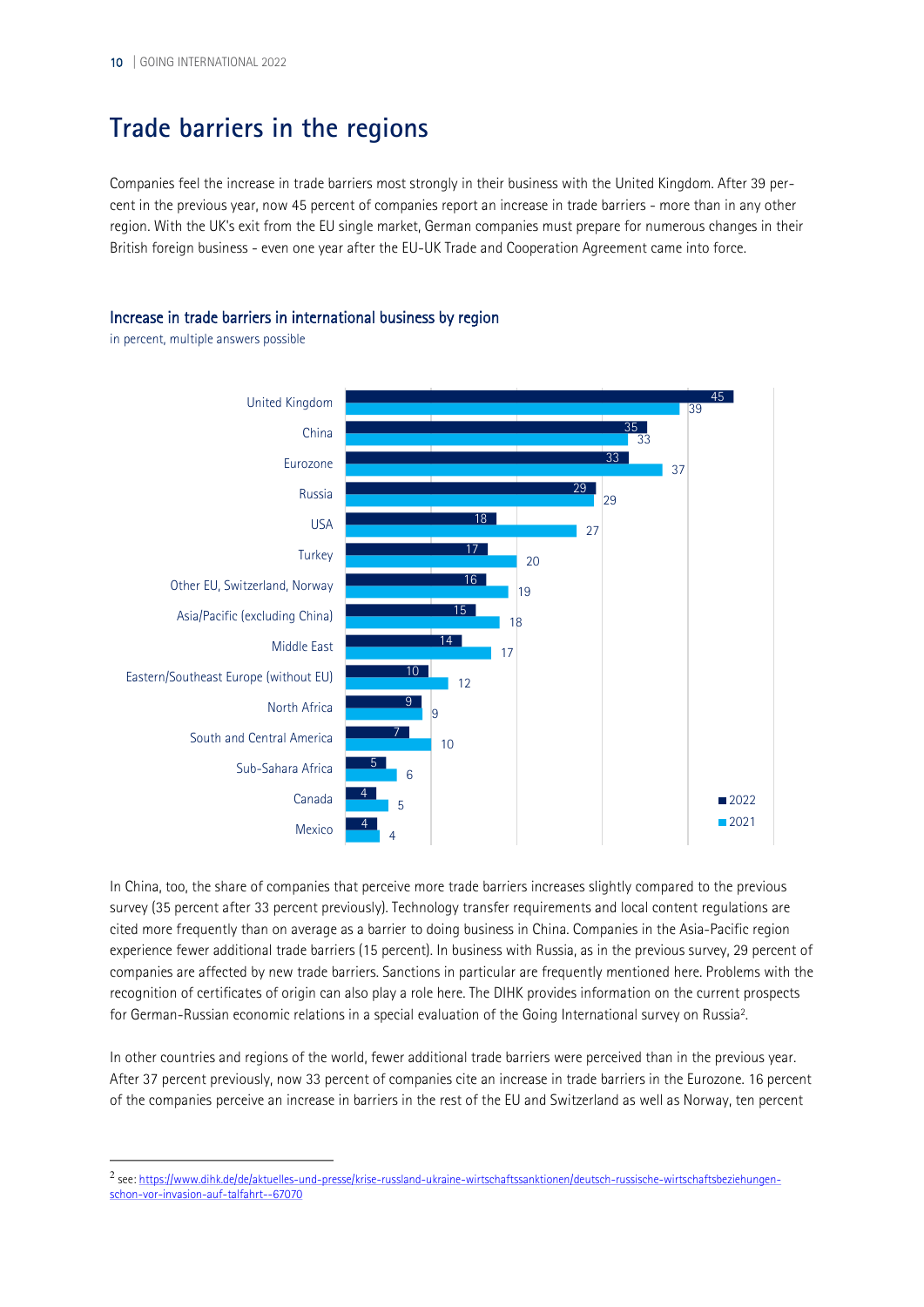#### 11 | GOING INTERNATIONAL 2022

in Eastern and South-Eastern Europe. More trade barriers with Switzerland also appear to be foreseeable after it unexpectedly terminated the negotiated framework agreement with the EU in 2021.

In the US, 18 percent of companies have registered more trade barriers in the past year (previous survey 27 percent). One factor for the reduced number of companies that perceived additional barriers could be the settlement of the trade dispute between the EU and the US over special tariffs on steel and aluminium that have been in place since 2018.

In Turkey, 17 percent of companies have perceived an increase in trade barriers, compared to 20 percent in the previous year. The reason for the decrease in the number of mentions in business with Turkey could be that companies have now become accustomed to providing certificates of origin (IP), for which the regulations have also been relaxed by Turkey.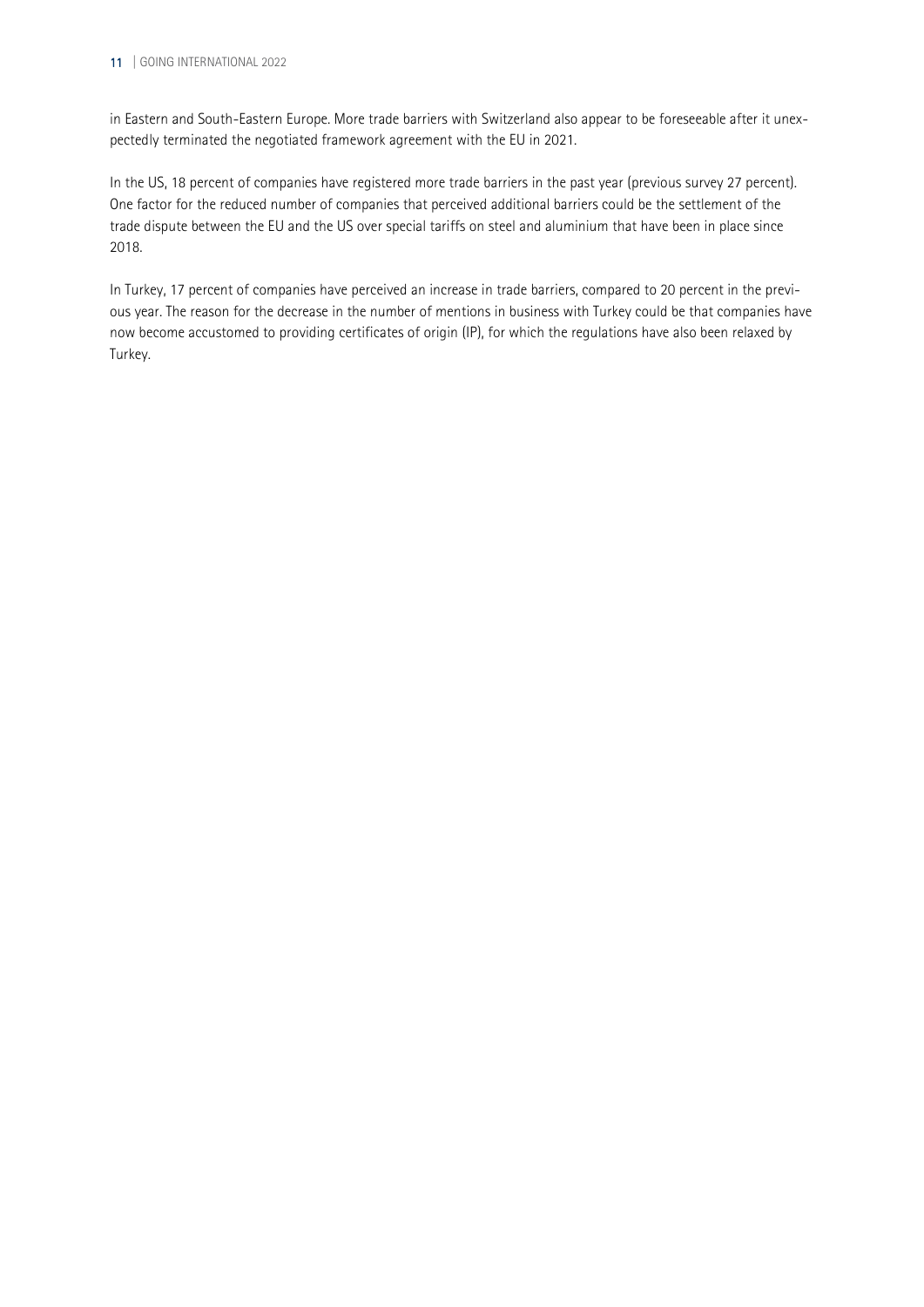### **Questionnaire**

1. How do you assess the current business situation and the business outlook this year in your target regions? (multiple answers)

|                                       | Current business situation | <b>Business outlook 2022</b> | Not active in the re-<br>gion |
|---------------------------------------|----------------------------|------------------------------|-------------------------------|
| Eurozone                              | Good                       | Better                       |                               |
|                                       | Satisfactory               | Consistent                   |                               |
|                                       | Bad                        | Bad                          |                               |
| Other EU, Switzerland, Norway         | Good                       | <b>Better</b>                |                               |
|                                       | Satisfactory               | Consistent                   |                               |
|                                       | Bad                        | Bad                          |                               |
| United Kingdom                        | Good                       | Better                       |                               |
|                                       | Satisfactory<br>Bad        | Consistent<br>Bad            |                               |
| Eastern/South Eastern Europe (without | Good                       | Better                       |                               |
| EU)                                   |                            | Consistent                   |                               |
|                                       | Satisfactory<br>Bad        | Bad                          |                               |
| Turkey                                | Good                       | Better                       |                               |
|                                       | Satisfactory               | Consistent                   |                               |
|                                       | Bad                        | Bad                          |                               |
| Russia                                | Good                       | <b>Better</b>                |                               |
|                                       | Satisfactory               | Consistent                   |                               |
|                                       | Bad                        | Bad                          |                               |
| Asia/Pacific (without China)          | Good                       | Better                       |                               |
|                                       | Satisfactory               | Consistent                   |                               |
|                                       | Bad                        | Bad                          |                               |
| China                                 | Good                       | <b>Better</b>                |                               |
|                                       | Satisfactory               | Consistent                   |                               |
|                                       | Bad                        | Bad                          |                               |
| North America                         |                            |                              |                               |
| Of which: USA<br>$\blacksquare$       | Good                       | <b>Better</b>                |                               |
|                                       | Satisfactory               | Consistent                   |                               |
|                                       | Bad                        | Bad                          |                               |
| Of which: Mexico<br>$\blacksquare$    | Good                       | <b>Better</b>                |                               |
|                                       | Satisfactory               | Consistent                   |                               |
|                                       | Bad                        | Bad                          |                               |
| Of which: Canada<br>$\blacksquare$    | Good                       | <b>Better</b>                |                               |
|                                       | Satisfactory               | Consistent                   |                               |
|                                       | Bad                        | Bad                          |                               |
| South and Central America             | Good                       | <b>Better</b>                |                               |
|                                       | Satisfactory               | Consistent                   |                               |
|                                       | Bad                        | Bad                          |                               |
| Middle East                           | Good                       | Better                       |                               |
|                                       | Satisfactory               | Consistent                   |                               |
|                                       | Bad<br>Good                | Bad                          |                               |
| North Africa                          |                            | Better                       |                               |
|                                       | Satisfactory<br>Bad        | Consistent<br>Bad            |                               |
| Sub-Saharan Africa                    | Good                       | Better                       |                               |
|                                       | Satisfactory               | Consistent                   |                               |
|                                       | Bad                        | Bad                          |                               |
|                                       |                            |                              |                               |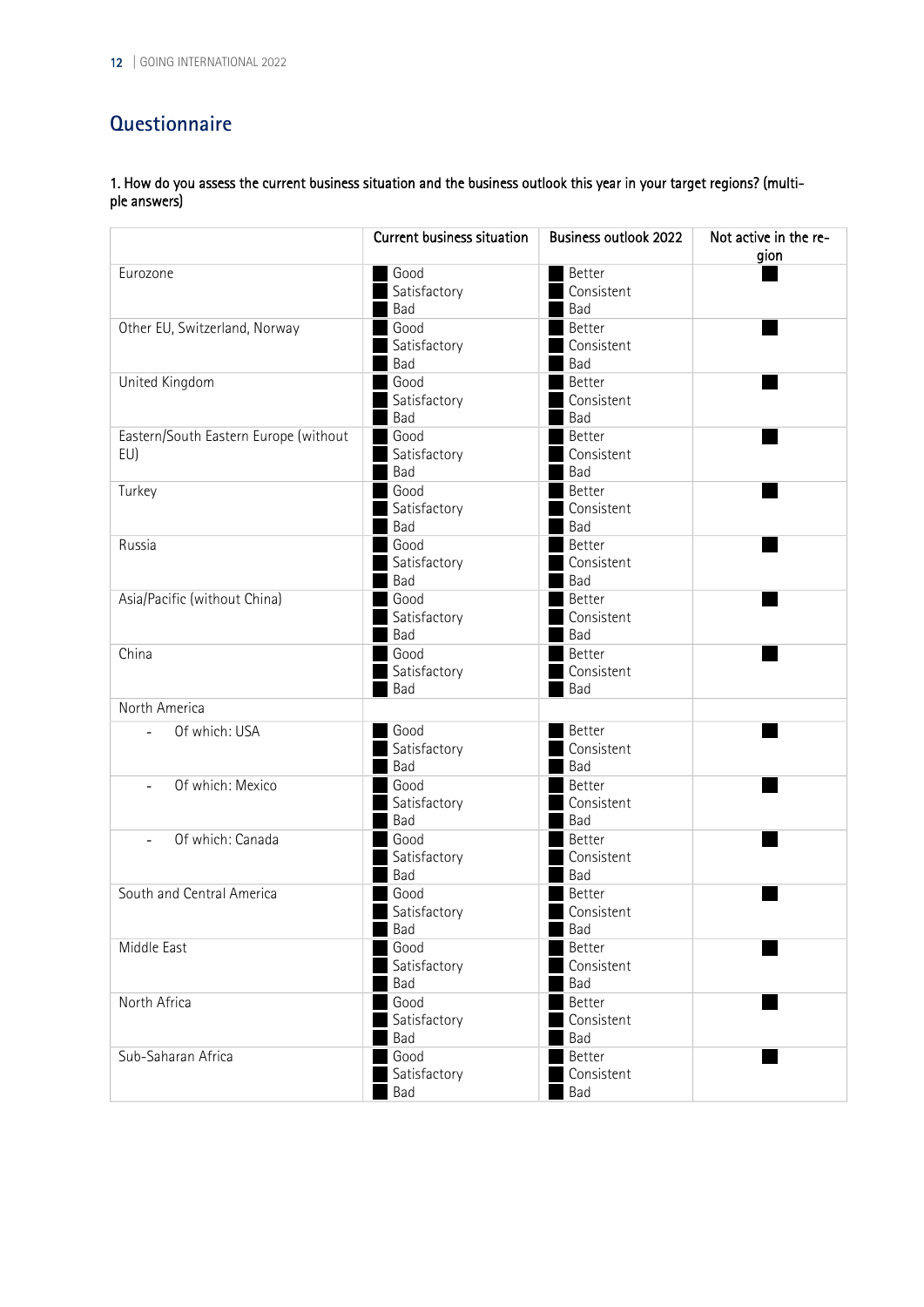#### 2. Trade barriers

| 2.1 Regardless of travel restrictions or border closures due to the Covid-19 pan-<br>demic, did you feel an increase in barriers to your international business in 2021? | Yes | -No |
|--------------------------------------------------------------------------------------------------------------------------------------------------------------------------|-----|-----|
| 2.2 If yes, what barriers do you encounter? (Multiple answers possible)                                                                                                  |     |     |
| Higher tariffs                                                                                                                                                           |     |     |
| Reinforced safety requirements                                                                                                                                           |     |     |
| Local certification requirements                                                                                                                                         |     |     |
| Compulsion for local content (production on site)                                                                                                                        |     |     |
| Requirements for technology transfer                                                                                                                                     |     |     |
| More difficult access to public contracts                                                                                                                                |     |     |
| Restrictions on the freedom to provide services in the EU internal market                                                                                                |     |     |
| <b>Sanctions</b>                                                                                                                                                         |     |     |
| Non-transparent legislation                                                                                                                                              |     |     |
| Other (free text):                                                                                                                                                       |     |     |

| 2.3 If yes, in which states/regions was this mainly the case? (Multiple answers possible) |  |
|-------------------------------------------------------------------------------------------|--|
| Eurozone                                                                                  |  |
| Other EU, Switzerland, Norway                                                             |  |
| United Kingdom                                                                            |  |
| Eastern/South Eastern Europe (without EU)                                                 |  |
| Turkey                                                                                    |  |
| Russia                                                                                    |  |
| Asia/Pacific (without China)                                                              |  |
| China                                                                                     |  |
| North America                                                                             |  |
| Of which: USA                                                                             |  |
| Of which: Mexico                                                                          |  |
| Of which: Canada                                                                          |  |
| South and Central America                                                                 |  |
| Middle East                                                                               |  |
| North Africa                                                                              |  |
| Sub-Saharan Africa                                                                        |  |

#### 3.1 Which effects of the Covid-19 pandemic are currently particularly burdening your company? (Multiple answers possible)

- Travel restrictions
- Problems in the supply chain/logistics
- Missing goods and services
- Own production losses
- Staff shortages, e.g. due to illness or quarantine
- Cancellation of orders
- Less demand for my products and services
- Cancellation of trade fairs/events
- Liquidity bottlenecks/lack of financing
- Investments are postponed/cancelled
- Increased legal uncertainty
- Other (free text)